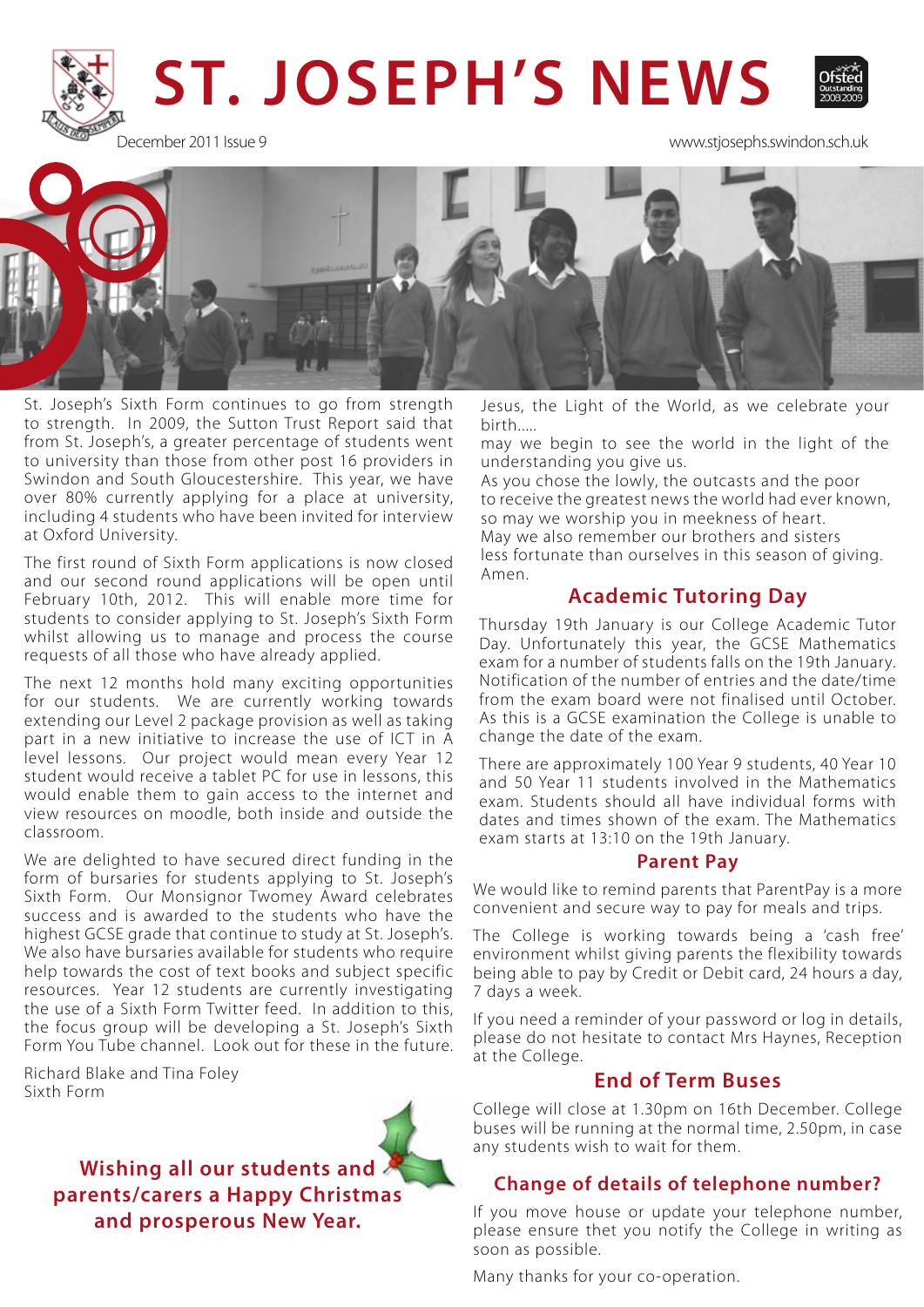#### **Dates for your diary**

| 16th December | College closes for students           |
|---------------|---------------------------------------|
| 4th January   | College reopens for students          |
| 16th January  | BTEC Performing Arts Pantomime 7.00pm |
| 17th January  | Rock School Concert 7.30pm            |
| 19th January  | Academic Tutoring Day                 |
| 6th February  | Year 11 Group Photograph              |
| 8th February  | Performing Arts Show 7.00pm           |
| 10th February | College closes for Students           |
| 21st February | College reopens for students          |

#### **Kintbury Residential**

I really enjoyed the residential trip to Kintbury! Initially, I thought it would be like the day trip in Year Seven, but I soon realised that the residential trip would be much better. We did so much in a day, that I found it hard to remember to write down everything we did in my journal. As soon as we arrived, we unpacked and gathered in the Damian Lundy Room where we played a few games to get to know the team and the students from the other school visiting from Colchester, Essex. We then all had dinner. At the end of the day, we said Evening Prayers. This was one of my favourite times of the day because prayers were usually said in the quiet room. I liked this room a lot as it was always illuminated with candles and created a calm and peaceful atmosphere to pray in. The first day alone had surpassed all the expectations I had of this trip and so I was really excited about what was planned ahead.

The next day, we had breakfast at 8.30am. After meals we had regular intervals where we could explore the house, the outside area or just relax in the De la Salle Room. There was always plenty to do like practising walking on stilts, riding the unicycle and playing Jenga. The main activity we did that day was the Emmaus walk. We each had a partner whom we had to walk with. The team leaders tried to pair us up with people we did not know and the aim of this walk was to get to know someone new. I liked this activity, especially the views. When we returned, we were split up into two groups. These were our 'small groups'. Each group prepared a short presentation for the Eucharistic Service. The group that I was in did a mini puppet show. It was fun making each of the characters. I thought that our idea was really unique and original. After the service, we had free time which I used to explore the house and the area outside. As the day came to a close, we said evening prayers, as usual.

The third day seemed like the final day to me as it was the last full day we would spend at Kintbury. After breakfast, we said Morning Prayers which initiated the new theme of reconciliation. Then, one of the team leaders gave a presentation on this theme. Our small groups had to reflect and discuss the questions that were in this presentation. I thought that some my group's opinions were interesting to listen to and I liked sharing my thoughts as well. Once we had dinner, we gathered in our small groups again to write our affirmations. I think that was my favourite experience of the whole trip.



#### **January Exam Dates**

Various Mock Examinations will take place during the first week back after Christmas.

| Year 9  | 19th January Only           |
|---------|-----------------------------|
| Year 10 | 19th - 25th January         |
| Year 11 | 19th - 30th January         |
| Year 12 | 10th - 20th January         |
| Year 13 | 11th January - 2nd February |

### **Meeting Maggie**

The delightful Maggie Stiefvater was welcomed on stage by a group of year 9 students from various schools within Swindon on the 7th of November, 2011, at Nova Hreod School.

The author was greeted warmly by her adoring fans who were absolutely thrilled to meet her. Maggie truly connected with her adherents through a range of fascinating stories of her life from early childhood to recent tours. Maggie had everyone gripped. Her amusing tales had everyone in fits of laughter as her story telling skills really came into play. The time flew by as Maggie revealed her adventures with breathtaking wolves and… bagpipes? All in all, a worthwhile event. Absolutely magnificent!

## **Student Investor Challenge**

between the top 10, expect to see lots of changes in league positions before the competition ends on 10th February 2012. Congratulations to the current leaders, team "Risk Business".

### **Ash Dickinson Visit**

On the Friday 11th November, 13 students from St. Joseph's Catholic College went to Isambard Community School to watch the performance poet Ash Dickinson.

Ash Dickinson performed some of his many inspirational poems, one of which 'I think my fridge is in love with me.' was very enjoyable. This poem was about how someone thought their fridge was in love with them and it was actually a tiny woman living inside the fridge. It was very amusing and funny to listen to.

He then set us tasks which involved; writing our own poems, forming sentences with alliteration, similes and metaphors. Overall, it was a very enjoyable performance.

City news now... This year 20 teams from St. Josephs Catholic College have entered the Student Investor stockbroker challenge. Details of the competition and the latest leader boards can be accessed by scanning the QR code with your smartphone or by visiting www. studentinvestor.org With only £1000 between the top 5 teams, and £3000 The Art Department is always grateful for any donations of resources, if you have any old equipment, cameras, textiles, maps, books, objects that you want to get rid of please pass them on to a member of the Art Department. In regard to resources, students at Key Stage 3 are given a sketchbook that is their responsibility, lost sketchbooks need to be replaced at a charge of 50p made through the front office/reception. Key Stage 4 students can also buy additional sketchbooks for their studies for £3. If students did not purchase the Art Pack we also have a range of resources GCSE students may borrow so they can complete work at home. A-level students are expected to fund some equipment themselves and although we don't ask for any payment towards equipment as some colleges do we do expect them to buy a basic range of media and to buy their own canvases and paintbrushes, however we do carry second hand canvas's for students also to use. In Photography we also provide the basic equipment and don't have a standing charge, however if a student is completing a lot of darkroom work we would ask for £2 towards the price of photographic paper.



#### **Art and Photography**

Formal Examinations will take place during the following periods: Year 9 | 19th January Only Year 10 | 19th - 25th January Year 11 | 19th - 30th January Year 12 | 10th - 20th January Year 13 | 11th January - 2nd February On Monday 5th December, a group of Year 12 students performed their version of the famous Pantomime "Sleeping Beauty". This was part of their BTEC Module "Performing to an Audience". The students performed their show to the Year 3 and 4 students at St. Mary's Primary School. "The students behaved beautifully and laughed all the way through our show. Our performance went exceptionally well and even when the music for the last song failed to play, we improvised our way through it. The best thing at the end, was hearing students say; "We want to watch it again" – That was AMAZING".

#### **Art Deadline for Coursework**

All GCSE, AS and A2 Art and Photography courses coursework units are due in on the 31st January 2012. As of the 1st February we start our exam period and we wish all our students the best of luck.

### **County Ground Trip**

Year 11 IGCSE English students visited The County Ground to enhance their studies of creative and factual writing. We were given a tour of the stadium including the changing rooms, pitch and police control room and found out about Swindon Town's numerous achievements and moments in their history. We spent time analysing football writing and considered how writers interest their readers. We used the tour to compose our own factual accounts of our visit and took numerous photographs to use as prompts for future pieces of descriptive writing.

Many thanks to Steven Weller from Swindon Town for helping us with our work.

#### **5-a-side**

St Joseph's squad – Bolton Fernandes, Romario Coutinho, Dominic Finnell, Ben Mazzotta, Jamie Nelson, Declan Lehmann, Erol Ignas

#### **Pantomime**

Congratulations to the Year 7 5Aside Football team who have qualified for the Swindon Schools' Finals on Wednesday 7th December. In the preliminary round, on 23rd November, they were up against Churchfields, Kingsdown, Dorcan and Warneford. They were unbeaten in their first round matches and qualified to play Churchfields in the final. The boys were always in control in the final and won the game 2-0. St. Joseph's Sports Hall was the venue for both rounds of the competition. **Proposed Change to Exams** As you are probably aware, there has been a lot of discussion in the press regarding changes to exams and exam boards. We are still waiting for a definitive decision regarding the proposed Department for Education changes. We will send out an update once these changes have been clarified and confirmed in the New Year.

We will be performing our Pantomime at St. Joseph's Catholic College on Monday 16th January 2012 at 7.00pm.

Please come and support us!

#### **Girls Extra-Curricular Sports**

| After College - 3 - 4.30pm           |                             |  |  |
|--------------------------------------|-----------------------------|--|--|
| Tuesday (Week A)   Hockey (Astro)    |                             |  |  |
| Thursday (Week A)   Football (Astro) |                             |  |  |
| Lunch Time - 1.20pm - 1.50pm         |                             |  |  |
| Thursday                             | Girls' Cricket (Sportshall) |  |  |

**For more information about life at St. Joseph's, visit our website at:**

**www.stjosephs.swindon.sch.uk**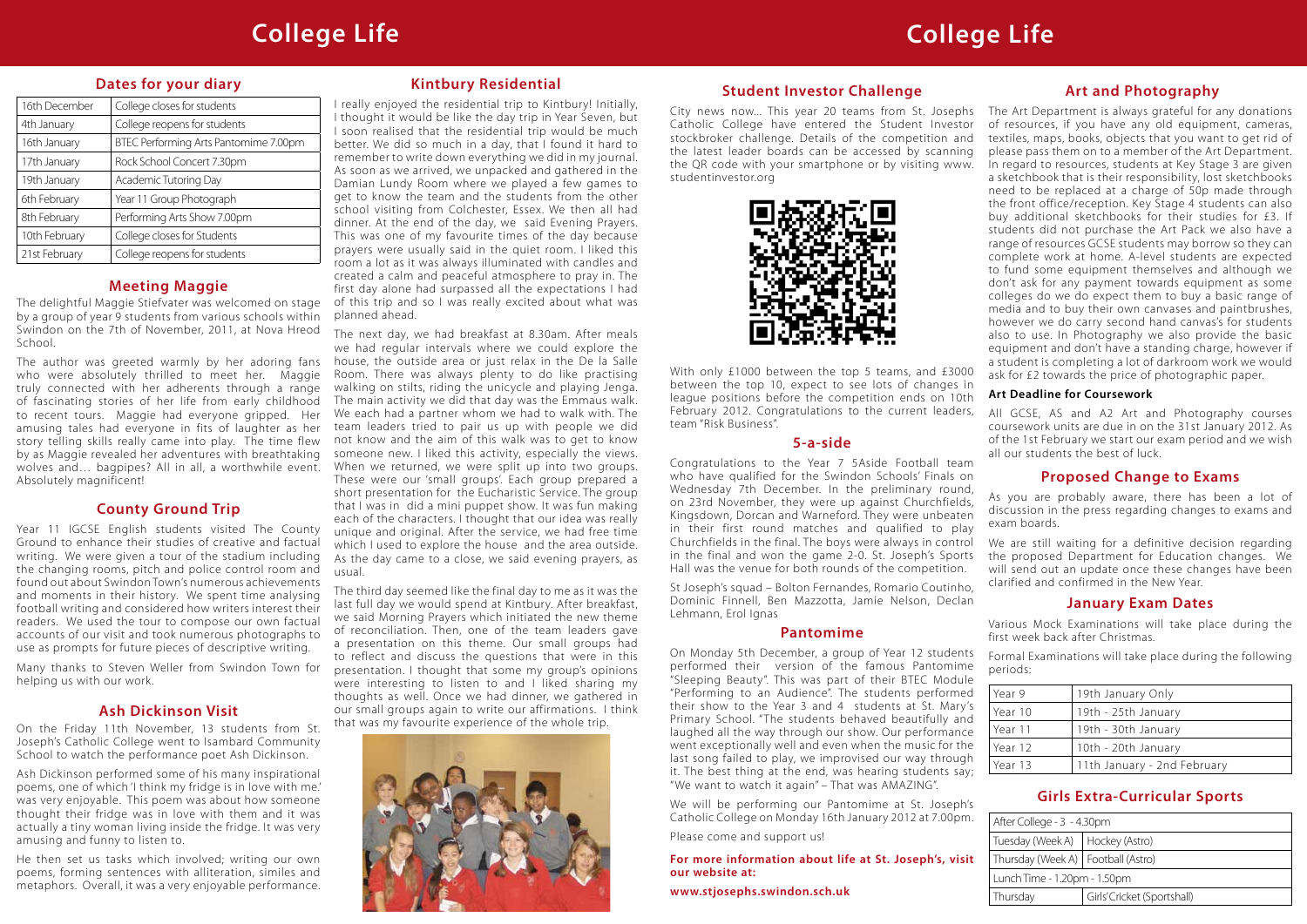#### **Linguist Awards**

Congratulations to Elizabeth Bason and Josh Witts who received prizes at the Sixth Form prize giving evening, for being the two outstanding linguists in the College this year.



#### **International Day of Languages**

To celebrate the International Day of Languages Claudio Donatelli, the fitness coach at Swindon Town Football Club and Domenico Dorado, the goalkeeper's coach, met Year 8 students and students from 6th Form. The two coaches were accompanied by Mr Mark Isaacs the Stadium and Operations Manager at the club, who is an ex-pupil of SJCC. Students asked them many interesting questions and we were not at all surprised to learn that they both have difficulties driving on the Magic Roundabout.

Here are some comments from our students:

For the International Day of Languages we met Claudio Donatelli. It was great meeting Italians that are working in Swindon. It was very interesting and I asked him if he liked living in Swindon. He said that he really likes it here.

For the International Day of Languages we met Domenico Dorado, the goalkeepers' coach at STFC. It was great meeting Italian people who work in Swindon. I asked him if he likes it here and he said that he does.

#### **French Poetry**

A Poem written by one of the Year 11 AS prepatory students: 'Dans la montagne

J'ai bu du champagne! J'ai gagné le Grand Prix, Maintenant je suis au Paradis! Mais, j'ai démoli la voiture, violemment et tout ce qui me reste est le sentiment. Mais, dans la montagne, J'ai bu du champagne!'

#### **Italian Teaching**

Year 12 student, Emma Hall, helps support 7L Italian and this week she resourced and delivered a very successful session aimed at revising adjectives of colour. Eva Lovejoy, Grace Dabner and Shannon James in 7L all said afterwards that Emma is a great teacher. This is how Emma describes her experience:

I delivered a lesson for the first time and I really enjoyed it. I had previously taught a starter to the class but being able to teach an entire lesson was a great experience. My lesson was received extremely well by the class and I hope that I managed to teach it in the correct way to enable them to learn about the topic. I would love the chance to teach another lesson one day and I would like to thank Mrs Carbone for giving me the opportunity in the first place. I now realise how hard it is to deliver a lesson and keep the class interested.

#### **Further Maths**





certificate, and Izabella Smolicz and Tom Kendal also achieved Silvers – commendable in this difficult exam. Jacob Holliday and Connor Perrin got Bronze. This is a typical question: All the speakers used humour and stories to make the talks entertaining and the overall atmosphere of the trip was very relaxed. It was a lot better than I expected it to be and I am very glad I went on it!

Ever wondered why you can't square root a negative number? Or why you slow down when you start cycling up hill, or how fast you can go when you ski? Further Maths might be for you. If you have or are predicted an A or A\* in GCSE maths, and want to do a maths or related degree (any science, engineering, etc) at university, then you should seriously considered the maths and further maths combination. It is particularly useful for applications to the top 20 universities, including Oxford, Cambridge, Imperial and Durham. Flexible Fridays within the Maths department this year have seen Year 8 students combining their abilities in Olympic athletic events with the analysis of their achievements, a Top Trumps day and a Puzzle and problem solving day. Year 7 have had a Maths Olympic day to look at how Maths can be used as a tool to analyse event results, symmetry in the flags of the Olympic Countries and looking at distances around the Olympic race track. Year 9, as part of the data handling section of their GCSE, have been analysing data about water in Africa and deciding who is in most need of it.

#### **Maths Flexible Fridays**

Run with Ridgeway school for the past 4 years, students travel there by bus on a Wednesday afternoon and then have small tutorial type classes at St Joseph's, which allow students to focus attention on any difficulties they are having. This is excellent preparation for the lecture and seminar/tutorial approach taken by most universities. Students have been improving skills in various areas including their communication, problem solving, team work and enquiry skills. They were able to demonstrate that they can effectively apply their maths to other contexts outside of the normal syllabus.

Previous pupils are studying at universities including maths at Southampton and Exeter, achieving good results in their university exams. Finally, the Further in the title does not necessarily mean harder, but should be taken to mean "more and more interesting!". Year 13 students have also had Maths flexible Fridays to further their understanding of Numerical Methods to support them with their coursework. Sixth Form students have also been helping younger students across various year groups with their Maths days.

#### **Maths Inspiration Trip**

**Senior Maths Challenge Results** It has been a busy time for A-level mathematicians, with the Senior Individual Challenge, the Senior Team Challenge and the Maths Inspiration trip. Lewis Carney came top in the school with his Silver "On Thursday I went to Reading with Mrs Bailey and three other Year 11s and four Sixth Form students to listen to three speakers talk about maths related subjects. The first spoke about maths on the back of an envelope which is quick, simple maths and told us about 'zequals' which is when you round every number up to 1 significant figure for a rough estimate of the total. The second speaker, an engineer, spoke about how the Olympic Stadium was built. He had diagrams of the structure of different parts of the stadium, such as the roof and how they had to build it so that it could withstand the weight, change in weather and would still be in good condition in the future and so that there was not too much wind as if there was more than 2 miles/hr of wind behind the athletes at ground level on the track the world records for short sprints, hurdles and jumps would not count. The third speaker spoke about juggling. He was performing lots of different tricks, starting with very basic skills and doing more complicated ones as the time went on. He spoke about how to juggle and how the balls are only in your hand for half the time, no matter how many balls you are juggling.

#### **Bonjour! Buongiorno! Hola!**

There was a hive of activity in the Languages Department on the International Day of Languages on Friday 23 September. A number of fun language activities were organised and delivered by our 6th form students for year 7, 8 and 9 students during lunchtime. Activities included French Bingo, Pelminism, Re-phrase and beat the 6th Former! Many of our students commented on the value of being able to use their linguistic skills outside formal lessons and they particularly enjoyed being able to work alongside our French and Italian students in year 12 and 13. Until next year, au revoir, arrivederci, hasta luego.

#### **Year 6 Open Evening**

Language students took centre stage at this year's Open Evening for prospective year 7 students when they showed parents how we learn and teach languages at St. Joseph's. Armed with interactive whiteboards and pens, students confidently delivered exemplary French and Italian language lessons to a class of parents. A group of year 9 students also modelled our newly implemented Group Talk strategy which enables learners to express likes and dislikes as well as agreement and disagreement on a range of interesting topics. Parents were extremely impressed by the level of fluency which our students achieve.

#### **For tips on Maths revision, visit our website at: www.stjosephs.swindon.sch.uk**

 $A$  2  $\times$  3 grid of squares can be divided into  $1 \times 2$  rectangles in three different ways.

How many ways are there of dividing the bottom shape into  $1 \times 2$  rectangles?

| D <sub>7</sub><br>A <sub>1</sub><br>C <sub>6</sub><br>B 4 |  |
|-----------------------------------------------------------|--|
|-----------------------------------------------------------|--|

#### **Liceo Calamandrei Exchange**

Following last year's extremely successful exchange with the Liceo Calamandrei we are hoping to return again to the beautiful renaissance city of Florence in March. Some of the highlights last year included visiting the Uffizi and seeing Michaelangelo's David, trips to Siena (home of the Palio) and San Gimignano and the staging of an international football friendly whose defeat we are eager to avenge this year! The students will again, no doubt, see their Italian improve immensely and will also enjoy a cultural and artistic experience that they will never forget in Italy's City of Art.

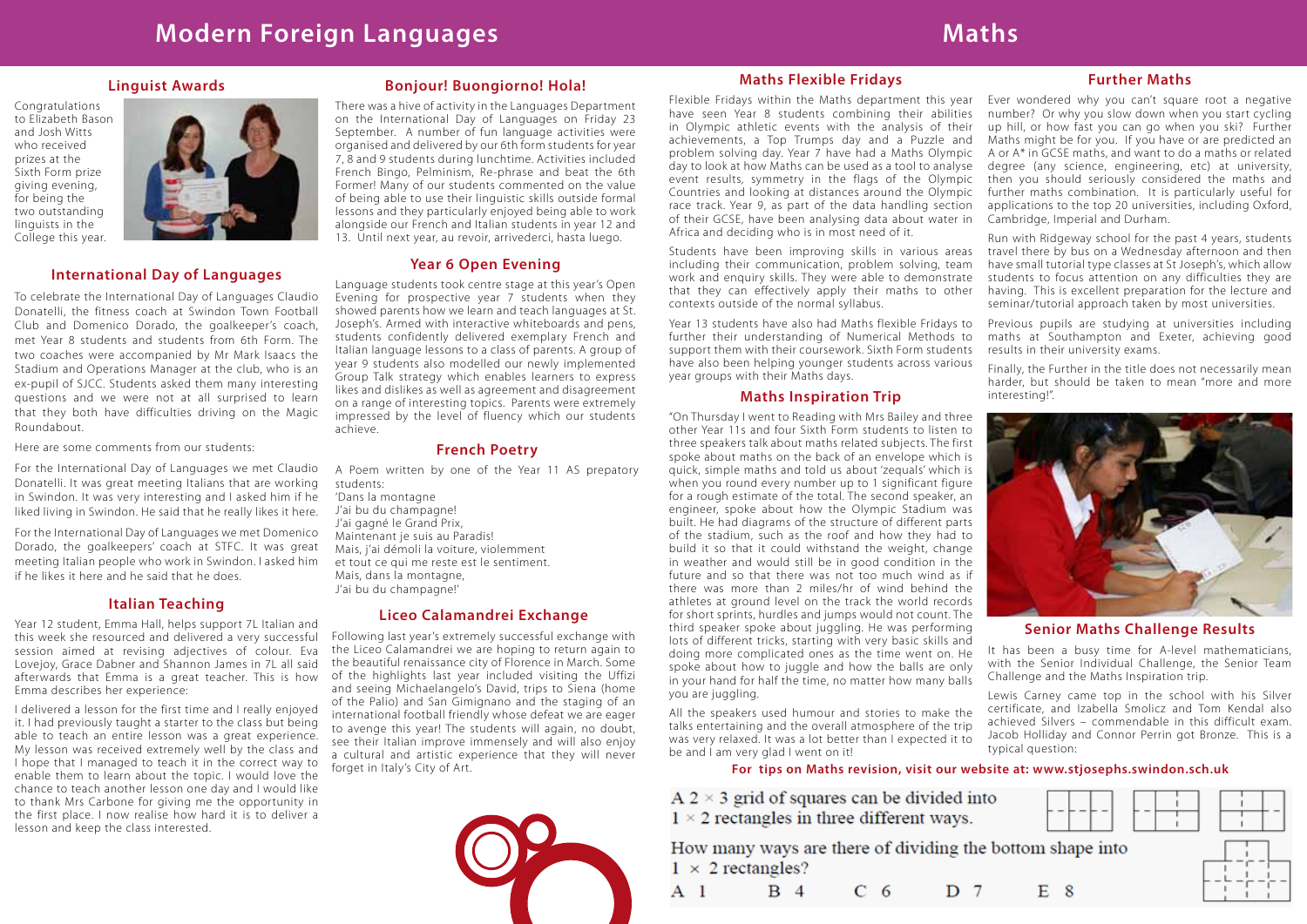# **House News**

#### **Walsingham**

Walsingham are made up of all E and M Tutor Groups across the school and all came together on Thursday 17th November to raise money for their own local charity, The Harbour Project. The Harbour Project helps refugees in Swindon providing a safe area for people to come together and communicate and organising events for people to participate in. In total we raised £315 on this day, all credit to the dedication and enthusiasm of the students who, with the help of their tutors, organised a wide range of events as reported by some of the House Representatives below:

Last Thursday for Charity Week we did the cross bar challenge in the Sports Hall. It was fairly popular and people came to take part. We also did a cake sale on the street and everyone helped with ideas and posters and selling the cakes. Also people took part in the baking during lunchtime. The stall was very popular. Everyone did their bit!

Charity Week was really successful. Walsingham had a large variety of events and stalls raising money for the Harbour project. 10E did a Mexican Theme Day with piñatas and other party games. It was very fun and two out of the three piñatas were broken and the winners received all the sweets inside. We also made fake moustaches which we wore to advertise the event.



Charity week was a huge success this year with many events and activities being run to fundraise for our House Charity Swindon Young Carers. There were some fantastic events including 10W's chocolate fountain, 7W's Quiz, 8B and 8W's Penalty skills, 9B's Art Attack, 12B's Tuck Shop and 13B's coloured hair spraying!! A grand total of £350 was donated to Swindon Young Carers.

Our tutor organised face painting which made £52 for charity. We did very well and many people had their face painted and donated money even if they didn't want their face painted. We all worked as a team which was probably the main reason it was such a successful event.

Our charity event was called 'Trolley Dollies'. We walked up and down the street with a trolley full of food/ drinks. We sold out within forty minutes of lunchtime and made approximately £63. Thank you to everyone who contributed.



# **House News**

#### **Evesham**

This Term we have had lots to celebrate in Evesham House. We've had lots of success in the Cooking Competition 'Make it with Mince' with winners from Years 8, 9, 10 and 11 gaining a total of 20 House Points! Success followed in the final with the two joint winners Laura Brown and Caitlin Dooley both being in Evesham!! Well done to everyone who took part!

Well done to Henry Ash and Connor McGilligan for winning the Poetry Competition!

Congratulations to Emily Baker(10B) and Natalia Arciuchiewicz (9B) for their winning entries in the House Art competition. Their work was exhibited at Steam on 12th November.



What the students did:

"Our tutor organised two enormous activities, both to take place on Tuesday 15th November, at lunchtime where anyone could come into the classroom, dip their hands in paint and make hand prints on paper, to form the first initial of all four of our school's houses - Buckfast, Evesham, Glastonbury and Walsingham; or could have their hair braided by girls from our Tutor Group.

I managed to sneak a peek of our classroom during lunchtime and was surprised by the effort that everyone had put in and the amount of people that had turned up to put their hand prints on paper."

"7W's Charity Day was a great success and we all really enjoyed raising money for our charity; Young Carers. We did a quiz all about chocolate in which there were 20 questions about chocolate related things. For example, which chocolate is minty and bubbly?"

Congratulations to Hannah Lloyd from 9C who got eighteen right answers out of a possible twenty, and for all her effort she was commended with a box of Heroes.

"I really enjoyed Charity Day because everyone was so eager to take part and support us so we could make as much money as possible for Young Carers." Thanks Evesham for all your hard work this term!

#### **Glastonbury**

A big well done to all those who took part in Glastonbury House's Charity Fundraising Day on Wednesday 16th November and helped make the day a huge success. At lunchtime the Street came alive with a range of vibrant stalls, all prepared and manned by dedicated Glastonbury students hoping to raise all the money they could for the Prospect Hospice.

7C led the way with a well decked-out stall selling sweets and bric-a-brac; their already impressive total added to by Mrs Ash and Mrs Griffiths who were both sponsored to relive their youths and don school uniforms for the day.

It wasn't long before the girls of 11L were completely sold out of their colourful, handmade selection bags. All the while, outside the brave pupils of 9L shrugged off the cold and made even more money washing staff's everso-muddy cars.

Year 13 students made an amazing pot luck game filling large bubble wrap pockets with different coloured paints. Prizes were available if they popped a bubble of a certain colour An ingenious game we had not seen before

There were many other wonderful activities organised on the day but special mention must go out to the huge contribution made by our Sixth Form pupils who all gave time to help in the fundraising. Declan and Harry from 12C gave more than just their time; they also sacrificed worrying amounts of hair (by way of razors and hot wax - ouch!) all in the name of Charity and raised a massive total between them – well done boys!

Overall, Glastonbury House did themselves and their charity proud. Thanks to the efforts of these conscientious pupils, £350 will be given to Prospect Hospice to help them in their noble cause to deliver end of life care in the local community.



#### **Buckfast**

All of the Arrowsmith and Sherwin Tutor Groups rose to the occasion of Charity Week in an effort to raise funds for their House charity, Jubilee Gardens. We are very proud of the efforts of the Buckfast students who gave up their lunch break to organise numerous money making ideas.



7A offered calories and design with their cup cake decorating stall; 8A rigged up a bike training machine for a sponsored bike ride that covered many miles and raised many pounds, but did not actually go anywhere. 8S and 9A both had people guessing, teachers' ages and how many sweets in a jar respectively. 10A championed Jubilee Gardens and set up an informative display that let people know how their donations were going to assist local adults with learning difficulties. 10S offered more calories in the form of a cake sale. There was a combination of Tutor Groups for the organisation of a 'sponge the teacher' event. 7S, 9S and 11S all helped provide their fellow students with the opportunity to soak a number of brave teacher volunteers, Mr. Johns; Mr. Harney; Miss Howell; Mr. Kasperczak; Mr. Stoten and Mr. Chappell all took a sponging for charity. The Year 12 students organised a penalty shoot-out and a leg waxing event. Many thanks are due to Mr. Barkham, Mr. Clapton and Mr. Stoten for agreeing to volunteer their legs for this activity. Their discomfort proved to be very popular with the observing students. Every event was well attended by the students from all of the other Houses, who generously contributed to the Jubilee Gardens appeal.



Mr. Bruce Potter, from Jubilee Gardens, visited St. Joseph's on the 28th November and accepted the cheque for the £350 raised by Buckfast students. He thanked all of the Buckfast students for their hard work in raising money during the House assembly and told them that their support would make a huge difference to the people supported by Jubilee Gardens. He also invited Buckfast students to visit the Jubilee Gardens site to meet some of the people their money will have helped. We look forward to continuing our association with this excellent Charity and doing more to help in the future.